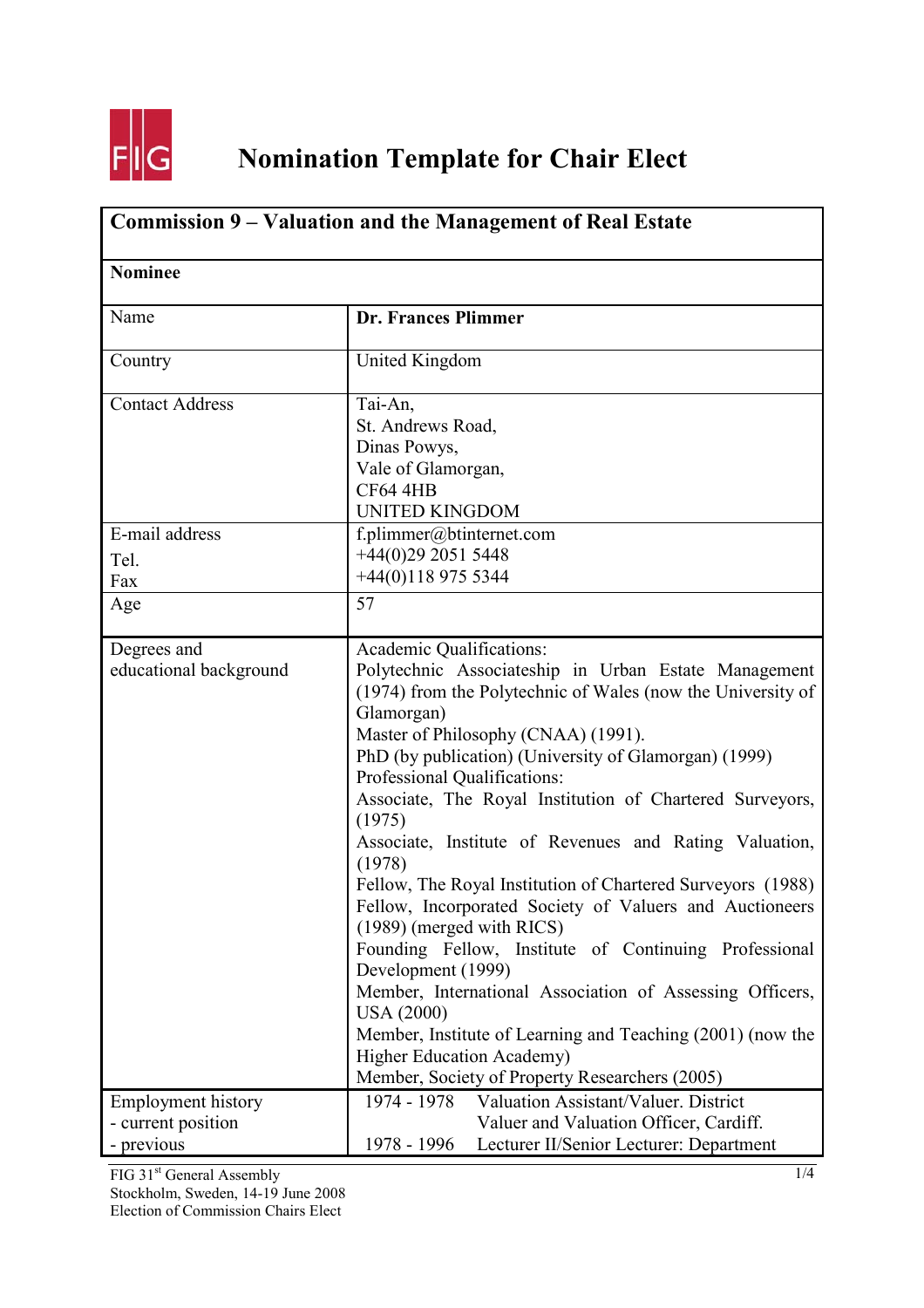|                               |                               | of Estate Management, The Polytechnic                       |
|-------------------------------|-------------------------------|-------------------------------------------------------------|
|                               |                               |                                                             |
|                               |                               | of Wales, now School of the Built                           |
|                               |                               | Environment, The University of                              |
|                               |                               | Glamorgan.                                                  |
|                               | 1996 - 2001                   | Reader in Applied Valuation, School of                      |
|                               |                               | the Built Environment, University of                        |
|                               |                               | Glamorgan (Readership renewed 2001).                        |
|                               | $1999 - 2000$                 | Head of The Suzy Lamplugh Trust                             |
|                               |                               | University<br>Research<br>Institute,<br>of                  |
|                               |                               | Glamorgan.                                                  |
|                               | $2002 - 2004$                 | Senior Researcher, School of Surveying,                     |
|                               |                               | Kingston University, Kingston-upon-                         |
|                               |                               | Thames, England. (half time post)                           |
|                               | 2004 to date                  | Research<br>Professor,<br>School<br>of                      |
|                               |                               | Kingston<br>University,<br>Surveying,                       |
|                               |                               | Kingston-upon-Thames, England. (half                        |
|                               |                               | time post)                                                  |
|                               | 2002 to date                  | Senior Research Officer, College of                         |
|                               |                               | Estate Management, Reading, England.                        |
|                               |                               | (half time post)                                            |
|                               |                               |                                                             |
| Positions of trust            |                               | Editor, Property Management.                                |
| - current                     |                               | Member of Editorial Advisory Boards for Journal of          |
| - previous                    |                               | Property Taxation Assessment & Administration and           |
|                               |                               | International Journal of Housing Management and Analysis.   |
|                               |                               | Member, RICS Research Advisory Board.                       |
|                               |                               | Member, Cardiff Ladies Lifeboat Committee (fund raising     |
|                               | organisation).                |                                                             |
| Positions in FIG              |                               | 2007 to date UK Delegate to Commission 9                    |
| - current                     |                               | 1998 – 2007 UK Delegate to Commission 2                     |
| - previous                    |                               |                                                             |
| Other activities in FIG       |                               | 1999 - 2002 Official Secretary to the FIG Task Force on     |
|                               | Threshold Standards.          |                                                             |
|                               |                               | 2002 – 2006 Head of FIG Working Group on Mutual             |
|                               |                               | Recognition of Professional Qualifications                  |
| Field of surveying discipline |                               | Valuation - Valuation methodology; Valuation standards;     |
|                               |                               | Valuation for statutory purposes $-$ in particular land and |
|                               |                               | property taxation, compulsory purchase and compensation.    |
|                               |                               | Education and Research – including Mutual Recognition of    |
|                               |                               | Professional Qualifications; Professional Education for     |
|                               | Valuers; Professional Ethics. |                                                             |
| <b>Nominees Statement</b>     |                               |                                                             |
|                               |                               |                                                             |
| Why I want to be a            |                               | The use of land underpins every human activity and          |
| Commission Chair and what I   |                               | valuation is a key component to ensuring that the global    |
| would like to achieve         |                               | community respects and manages the land and our built       |
|                               |                               | environment assets to ensure their balanced optimum use and |
|                               | long-term sustainability.     |                                                             |
|                               |                               | For example, valuation underpins systems of land taxation,  |
|                               |                               |                                                             |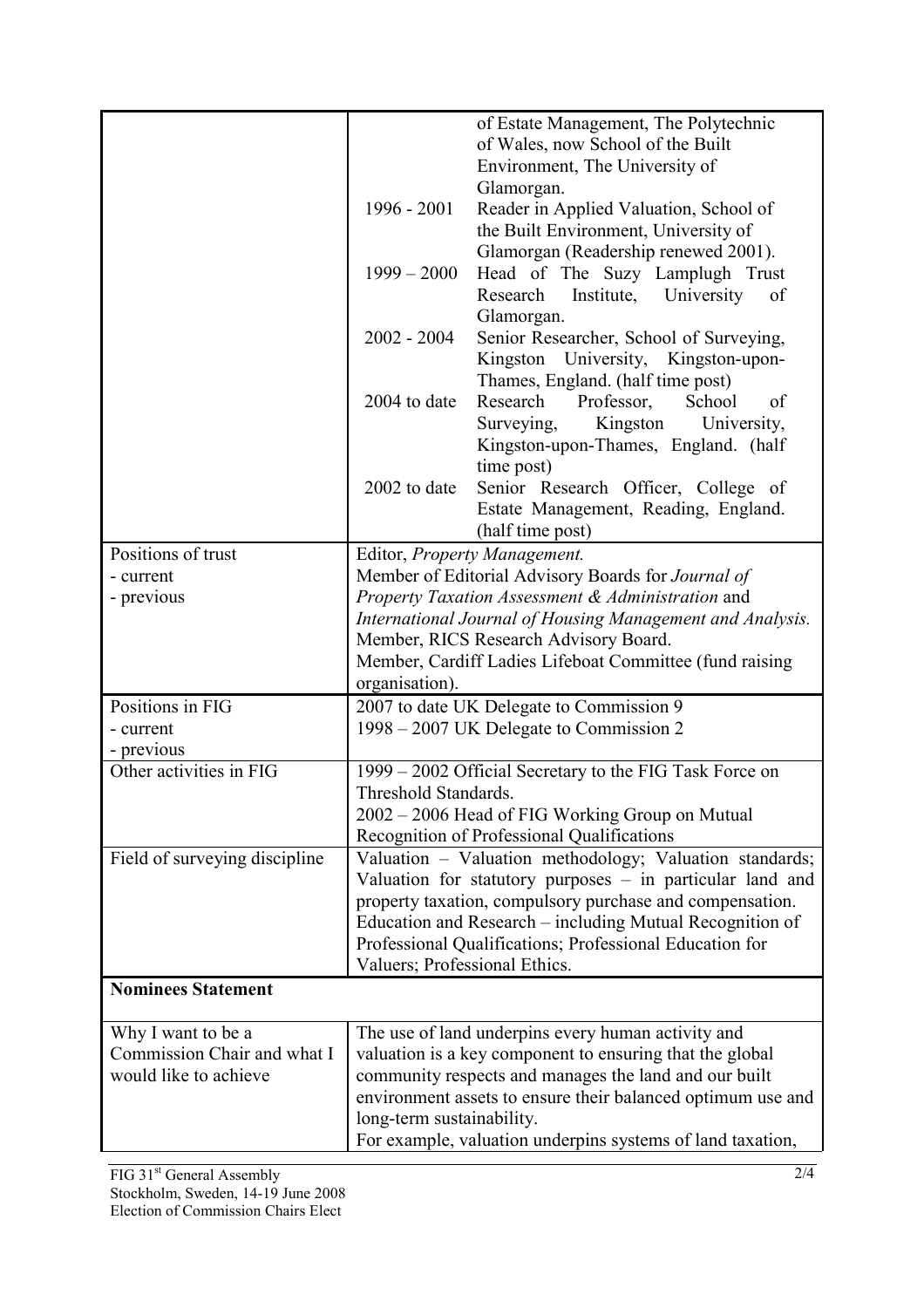|                              | company asset values, and the social and economic fabric of                                                             |
|------------------------------|-------------------------------------------------------------------------------------------------------------------------|
|                              | many societies, particularly given the high proportion of both                                                          |
|                              | personal and corporate pension investment in real estate.                                                               |
|                              | Valuation also has implications for informal settlements,                                                               |
|                              | land and mineral exploitation, compensation on                                                                          |
|                              | expropriation and therefore human rights issues.                                                                        |
|                              | In some parts of the world and within different international                                                           |
|                              | communities, the significance of valuation is not recognised                                                            |
|                              | and there is a very real risk that inappropriate and                                                                    |
|                              | unsustainable uses of land will deplete the global                                                                      |
|                              | environmental, economic and social potential.                                                                           |
|                              | It is vital that the global community increases its awareness                                                           |
|                              | of the value of our natural and built resources – without them<br>we will not survive as a species. Economic "value" is |
|                              | increasingly seen as the determinant of land use within all                                                             |
|                              | but the most controlled of markets. The global valuation                                                                |
|                              | community, as represented by FIG, is well placed to ensure                                                              |
|                              | that the decision-makers are appropriately informed about                                                               |
|                              | matters of value and their implications in order to make the                                                            |
|                              | best use of our finite natural and built resources.                                                                     |
|                              | I would seek to develop the debate within Commission 9 as                                                               |
|                              | to how we can ensure that policy and decision-makers                                                                    |
|                              | become increasingly aware of the different ways "value" can                                                             |
|                              | be used to ensure optimum use of our scarce and fragile real                                                            |
|                              | estate resources and thus the vital contribution which valuers                                                          |
|                              | within FIG can make to securing the future of our                                                                       |
|                              | communities.                                                                                                            |
| What I can offer to FIG in   | The stated aims of Commission 9 include the need for                                                                    |
| support of the aims and      | uniform practices in real estate economics and innovative                                                               |
| objectives of the Commission | ways which give added value to clients. Also included is to                                                             |
|                              | contribute positively to the national and global economy and                                                            |
|                              | to the living conditions and quality of living of people living                                                         |
|                              | on the whole globe.                                                                                                     |
|                              | Working with colleagues in other commissions, particularly                                                              |
|                              | within Commissions 2 and 8, I would look to build on the                                                                |
|                              | current programme of Commission 9 by expanding the focus                                                                |
|                              | to some of the less "popular" but nevertheless global                                                                   |
|                              | purposes of valuation, such as property (land and buildings)                                                            |
|                              | taxation, and by developing further the debate on valuation                                                             |
|                              | methodology and the ways of representing the significance                                                               |
|                              | of real estate value to a range of stakeholders.                                                                        |
|                              | This would expand the influence of FIG to those national                                                                |
|                              | and international organisations which either represent our                                                              |
|                              | clients, policy–makers and other stakeholders for whom real                                                             |
|                              | estate value is a fundamental if often overlooked factor.                                                               |
| My key skills                | My key skills are in valuation, research and education. I have                                                          |
|                              | achieved success in developing the FIG Policy Statement on                                                              |
|                              | the Mutual Recognition of Professional Qualifications                                                                   |
|                              | (Washington, 2002) and in supporting its implementation                                                                 |